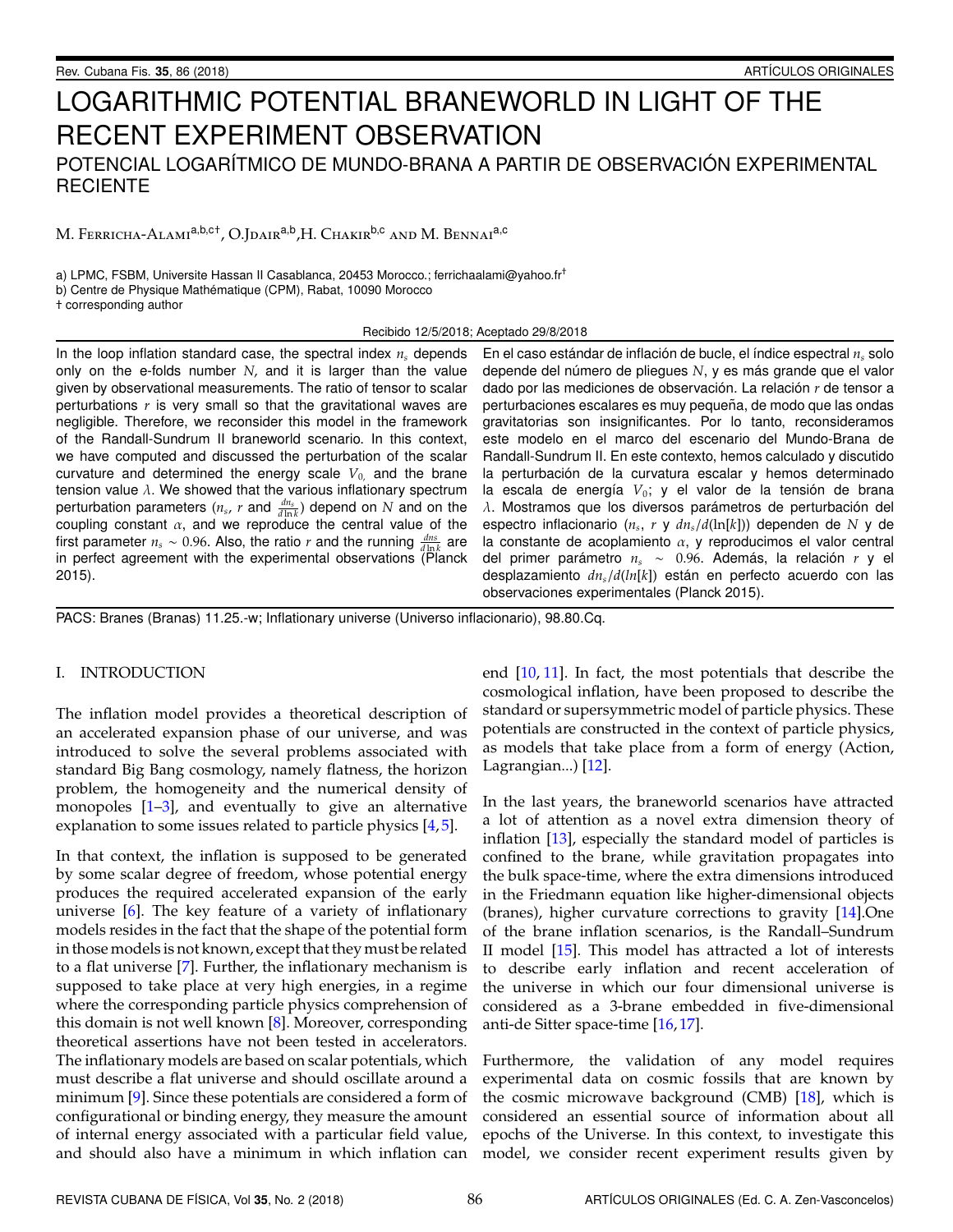observation Planck [\[19\]](#page-4-17), which are based on the measurement of the properties of CMB temperature fluctuations, and gives the inflationary parameters, the scalar spectral index  $n<sub>s</sub>$  =  $0.9653 \pm 0.0048$  (68% CL, TT+lowP+lensing), the fractional contribution of tensor modes is limited to  $r \leq 0.11$  (95 %CL), the running of spectral index  $\frac{dn_s}{d\ln k}$  = −0.002 ± 0.013 (95 % CL, TT+lowP+lensing), and the power spectrum of the curvature perturbations given by Planck,  $P_R(k) = (2.130 \pm 0.053) \times 10^{-9}$ . If we assume that all of these data sets are well-described by their published uncertainties, then these parameters provide a precise and accurate description of our universe.

Therefore, the simple and well motivated inflationary potentials are distinctively welcomed, such as the logarithmic potential, which has been introduced in the first time by Coleman and Weinberg (CW), in the context of the spontaneous symmetry breaking generated by radiative corrections of masses [\[20\]](#page-4-18). This considered potential has been used in different context, it has been found as a candidate to drive the inflation [\[21\]](#page-4-19). Thus, it was used to investigate the branewold inflation [\[22\]](#page-4-20). As well, it has taken a logarithmic form to investigate of the tachyon [\[23\]](#page-4-21). Furthermore, a simple inflationary model:  $V = V_0 \Big( 1 + \alpha \log(\frac{\phi}{Q}) \Big)$  was proposed to the conversion *F*-term and *D*-term [\[24,](#page-4-22) [25\]](#page-4-23). However, in the standard case, the last model does not lead to red tilt of the spectral index, this means  $n<sub>s</sub> > 0.98$  for the frequent value of the e-folds number *, and the ratio <i>r* is negligible.

Basing on the previous results of the standard model, which is not fully compatible with observational data, we revisit the various inflationary spectrum perturbation parameters of the logarithmic model, in framework braneworld RSII. Therefore, for the brane tension value in the range  $\lambda \sim$  $(1 - 10) \times 10^{57}$  GeV<sup>4</sup>, and the natural value of the coupling  $\alpha$ , we show that the spectral index can take the central value *n<sup>s</sup>* ∼ 0.96 and the ratio *r* becomes important and can reach the value 0.11.

This work is organized as follows. In section 2, we first recall the perturbation spectrum expressions of RSII model and the brane tension effect at high energy approximation. In section 3, we present our results concerning the different parameter values of loop inflation model, and we show that they are compatible with the recent experimental observation. The last section is devoted to a conclusion.

### II. BRANEWORLD INFLATION FORMALISM

The braneworld cosmology offered another new approach to our understanding of the universe. It has proposed that our universe is a three dimensional surface (3-brane) embedded in a higher dimensional space. Taking for example the ekpyrotic model, which postulate that the universe did not start in a singularity, but came about from the collision of two branes colliding with each other, causing the exchange of energy which generated our universe [\[26,](#page-4-24) [27\]](#page-4-25). Generally, in braneworld scenario, the observable universe can be considered as 3-brane, embedded in 4 + *d* dimensional spacetime, particles and fields are trapped on the brane while gravity is free to access the bulk. Furthermore, the

string theory includes the brane model, contains the basic ingredients, such as extra dimensions, higher dimensional objects, which are the branes. Since, the aim of the string theory is to give us a basic description of the nature, it is important to study this kind of cosmology predictions. Thus, the inflationary models have been analyzed in 4-dimensional cosmology; it is challenging to discuss them in alternative gravitational theories as well. The string theory proposes that the ordinary matter is confined to brane of four-dimensional, while gravity propagates in the whole spacetime [\[28\]](#page-4-26).

In this paper, we consider the Randall-Sundrum II model, where  $d = 1$ , which means that a single brane embedded in five-dimensional AdS space with a *Z*<sup>2</sup> reflection symmetry imposed on the bulk. Consequently, the action of the field equation in RSII model is written in Refs. [\[15,](#page-4-13) [28\]](#page-4-26) as

$$
S_{RSII} = \int dx^5 \sqrt{-g_5} \left[ \frac{m_5^3}{2} \hat{R} + \Lambda_5 \right] + \int d^4x \sqrt{-g_4} L_{brane}, \tag{1}
$$

where  $\hat{R}$  is the Ricci curvature scalar of the bulk spacetime, with the bulk metric  $g_5$ .  $m_5$  is the five-dimensional Planck mass and  $\Lambda_5$  is the five dimensional cosmological constant. The second term is the action of the Lagrangian density of the matter on the brane, which given by

$$
L_{brane} = L_{matter} + \lambda = |\partial \Phi|^2 - V + \lambda,
$$
\n(2)

where *V* is the scalar potential and  $\lambda$  is the brane tension.

The dynamics was determined and developed more precisely in reference [\[29,](#page-4-27) [30\]](#page-4-28). It was originally proposed as an alternative resolution of the hierarchy problem arising from the large difference between the Plank scale and the electroweak scale. This model is based on a brane which has positive tension. In this theory, the metric projected on the brane is a spatially flat, and the Friedmann equation is generalized as in Ref. [\[31\]](#page-4-29)

$$
H^2 = \frac{8\pi}{3m_p^2}\rho(1 + \frac{\rho}{2\lambda}),\tag{3}
$$

where *H* is the Hubble parameter,  $\rho$  is the energy density, and  $m_p = 1.2 \times 10^{19} \text{GeV}$  is the four-dimensional Planck. In high energy limit approximation  $V >> 2\lambda$ , one has to use slow roll parameters, which are given by [\[31\]](#page-4-29)

<span id="page-1-0"></span>
$$
\epsilon = \frac{m_p^2}{4\pi} \frac{\lambda V'^2}{V^3}, \quad \eta = \frac{m_p^2}{4\pi} \frac{\lambda V''}{V^2}, \quad \xi^2 = \frac{m_p^4}{16\pi^2} \frac{\lambda^2 V' V'''}{V^4},
$$
\n
$$
\text{where } V'' = \frac{d^2 V}{d\phi^2} \text{ and } V' = \frac{dV}{d\phi}.
$$
\n(4)

During inflation  $\epsilon \ll 1$  and  $|\eta| \ll 1$ , so that Inflationary phase will terminate when the universe heats up when the condition  $\epsilon = 1$  (or  $|\eta| = 1$ ) is satisfied.

The small quantum fluctuations in the scalar field lead to fluctuations in the energy density, which is known to be related to the scalar curvature perturbation. For that reason, and in approximation  $V \gg 2\lambda$ , the power spectrum of the curvature perturbations is given as

<span id="page-1-1"></span>
$$
P_R(k) \simeq \frac{16\pi}{3m_p^6} \frac{V^6}{V'^2 \lambda^3}.
$$
\n(5)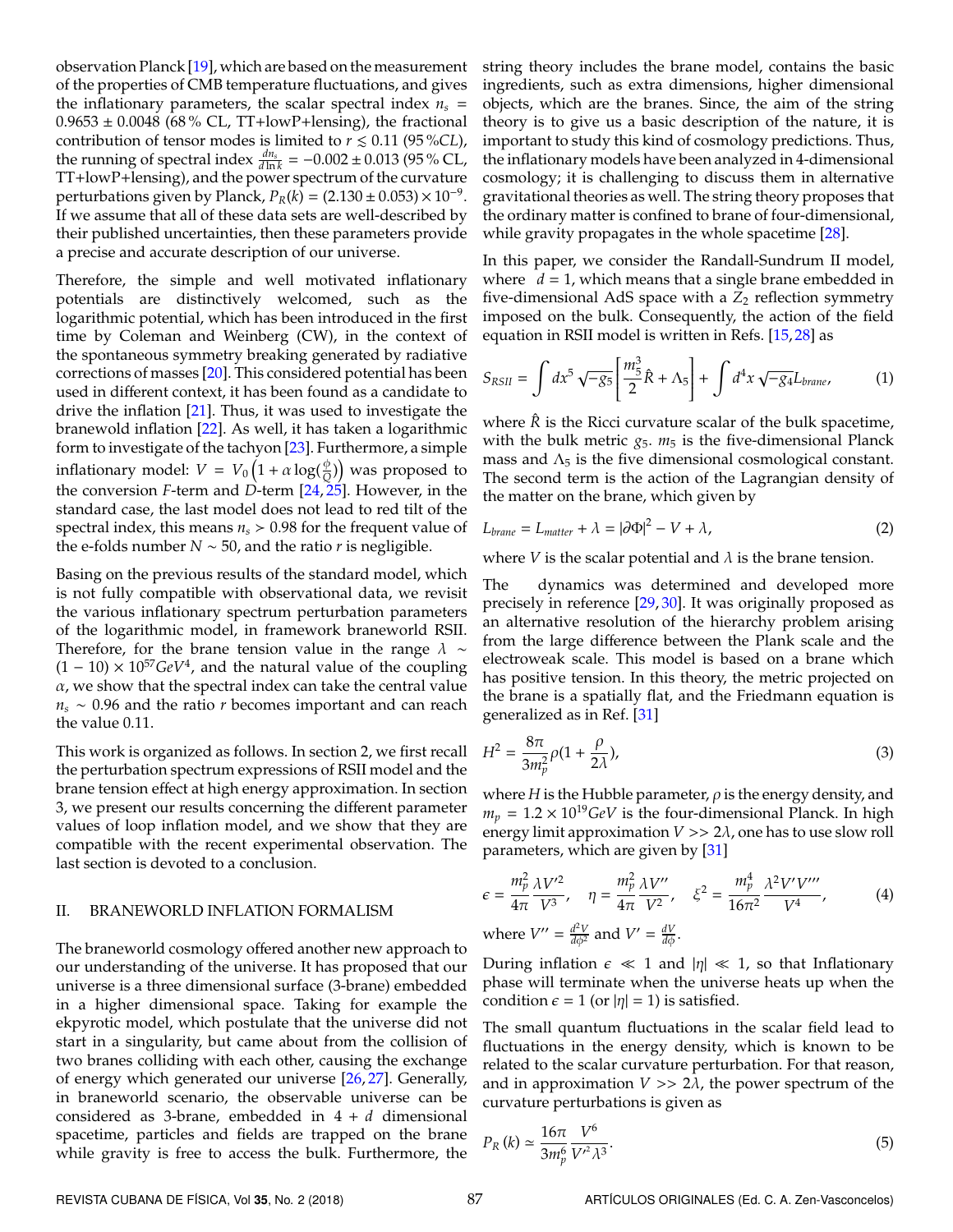<span id="page-2-6"></span>One can also define the the various inflationary spectrum perturbation parameters as

$$
n_s \simeq -6\epsilon + 2\eta + 1, \quad r \simeq 24\epsilon, \quad \frac{dn_s}{d\ln k} \simeq 16\epsilon\eta - 18\epsilon^2 - 2\xi^2. \tag{6}
$$

In high energy limit approximation  $V \gg 2\lambda$ , the number of e-folds of inflation generated since the modes that are entering the observable Universe now left the horizon (at  $\phi_*$ ) till the end of inflation (at  $\phi_{end}$ ) is given by [\[31\]](#page-4-29)

$$
N \simeq -\frac{4\pi}{m_p^2 \lambda} \int\limits_{\phi_*}^{\phi_{end}} \frac{V^2}{V'} d\phi, \tag{7}
$$

# **Brane tension e**ff**ect**

Braneworld inflation models have been proposed from extra dimensional theories, to give solutions to the problems of the standard Big-Bang model. One finds among these model is the Randal-Sundrum-II, which is one of the simplest phenomenological models. For that, it was suggested by some works, in order to explain the hierarchy problem. This model is characterized by the parameter  $\lambda$ , which its value depends on the model or type of the problem addressed. Hence the brane tension  $\lambda$  is not a generic result and does not lead to a unique value, so that certain works suggest the brane tension value vary from  $10^{52}$ *GeV*<sup>4</sup> to  $10^{64}$ *GeV*<sup>4</sup>. For instance the paper [\[32\]](#page-4-30) discusses the validity of chaotic braneworld model from the power spectrum of the curvature perturbations  $P_R$  and the scalar spectral index  $n_s$  with values of  $m_5$  up to 2.4 × 10<sup>17</sup>*GeV* implies  $\lambda \sim 10^{64}$ *GeV*<sup>4</sup>. To reduce the values of coupling constant in order to take the natural values, and to refine the phase of inflation field in Affleck–Dine inflation model, the brane tension was found about  $\lambda \sim 10^{60} \text{GeV}^4$  [\[33\]](#page-4-31). Moreover, in work [\[34\]](#page-4-32) the authors investigate the aspects of thermal leptogenesis in braneworld, and they found that the thermal equilibrium is expected at  $m_5 \leq 10^{16} GeV$  that is  $\lambda \leq 10^{58} GeV^4$ .

In addition, in the work [\[35\]](#page-4-33), authors have shown that for some value of brane tension  $\lambda \sim (10^{57} \text{GeV}^4)$ , the fine tuning problem is eliminated, and the value of FI-term  $\xi$  is reduced leading to the resolution of cosmic string problem. Else, to solve the problem related to the topological defects, caused by the instability of the magnetic monopoles, the brane tension value has been found  $\lambda \sim (1 - 10) \times 10^{52} \text{GeV}^4$  [\[36\]](#page-4-34), and in other work  $\lambda \sim (1 - 10) \times 10^{50} \text{GeV}^4$  [\[37\]](#page-4-35). Moreover, in other models, the brane tension value  $\lambda$  is variable or it is dependent on other parameters [\[17,](#page-4-15) [22\]](#page-4-20).

#### III. LOOP CORRECTION POTENTIAL IN BRANEWORLD

The main goal of this section is to reassess within the framework of the approximation high energy limit RSII braneworld model, the inflationary predictions correspond the loop correction potential [\[24,](#page-4-22) [25\]](#page-4-23)

$$
V(\phi) = V_0 \left[ 1 + \alpha \log(\frac{\phi}{Q}) \right],\tag{8}
$$

where  $V_0$  is the constant determining the energy scale,  $Q$  is the renormalization scale and  $\alpha$  is a dimensionless parameter that tunes the strength of the radiative effects.

<span id="page-2-1"></span>In fact, this inflationary potential was invented in the context hybrid inflation in supersymmetric theories ( F-term and D-term ), in which the two real scalar fields  $\psi$  and  $\phi$  play crucial rule. The first field  $\psi$  provides the vacuum energy density that drives inflation and the other field varies slowly and represent inflaton field. Inflation ends by a rapid rolling of the field  $\psi$  so-called waterfall, triggered by the slow rolling of the field  $\phi$ . In this type of scenarios, the energy scale  $\Lambda$  is in order of GUT scale so  $\Lambda \sim 10^{16}$ GeV. The parameter  $\alpha$ corresponds the coupling of the inflaton  $\phi$  to the waterfall field  $ψ$ , in such way that α equal the fraction  $g^2/8\pi^2$  [\[24,](#page-4-22)[25\]](#page-4-23), where  $g \le 1$  so that  $\alpha \le 10^{-2}$ , and  $V_0 = g^2 \Lambda^4$  so that  $V_0 \sim 10^{60} GeV^4$ .

In this work, we study the inflationary consequence of the braneworld RSII model of this potential, in which we adjust the coupling α (so that *g*) between the inflaton and the waterfall field to be strong, and evaluate the brane tension value  $\lambda$  in order to validate this model.

<span id="page-2-7"></span>In high energy limit approximation *V* >> 2λ. From Eqs. [4](#page-1-0) and [8,](#page-2-0) the slow-roll parameters are given as

$$
\epsilon = \frac{\alpha^2}{4\pi} \frac{m_p^2 \lambda}{V_0 \phi^2}, \quad \eta = \frac{\alpha}{4\pi} \frac{m_p^2 \lambda}{V_0 \phi^2} \quad \xi = \frac{\alpha^2}{8\pi^2} \frac{m_p^4 \lambda^2}{V_0^2 \phi^4}.
$$
 (9)

<span id="page-2-3"></span>The end of inflation is determined either by the failure of the slow-roll conditions when  $\epsilon = 1$ , which gives the following expression of the scalar field  $\phi_{end}$  at the end of inflation as

$$
\phi_{end} = \frac{1}{2} \sqrt{\frac{\alpha \lambda}{\pi V_0}} m_p. \tag{10}
$$

<span id="page-2-2"></span>Eqs. [7](#page-2-1) and [8](#page-2-0) give the number of e-folds, as the integrated expansion from φ<sup>∗</sup> to φ*end*

$$
N = \frac{2\pi V_0}{\alpha m_p^2 \lambda} (\phi_*^2 - \phi_{end}^2). \tag{11}
$$

<span id="page-2-4"></span>From the Eqs. [11,](#page-2-2) [10,](#page-2-3) we calculate the inflaton field  $\phi_*$ 

$$
\phi_* \simeq \left(\frac{\alpha(2+N)\lambda}{2\pi V_0}\right)^{1/2} m_p. \tag{12}
$$

<span id="page-2-5"></span>On the other hand, taking into account Eqs. [5,](#page-1-1) [8](#page-2-0) and [12,](#page-2-4) the expression of the amplitude of the power spectrum becomes

$$
P_R(k) \simeq \frac{8}{3m_p^4} \frac{V_0^3 (2+N)}{\alpha \lambda^2}.
$$
 (13)

<span id="page-2-8"></span>From Eqs. [13,](#page-2-5) we can easily see that, the power spectrum, of the curvature perturbations, depends on the following variables :  $V_0$ ,  $\lambda$ ,  $\alpha$  and N. Then, from the Eqs. [6](#page-2-6) and [9](#page-2-7) the expression of the spectral index *n<sup>s</sup>* , the ratio tensor to scalar *r* and the running the spectral index  $\frac{dn_s}{d \ln k}$  are given by

<span id="page-2-0"></span>
$$
n_{s}-1=-\frac{3\alpha+1}{2+N},\quad r=\frac{12\alpha}{2+N},\quad \frac{dn_{s}}{d\ln k}=-\frac{3\alpha+1}{(2+N)^{2}}.\tag{14}
$$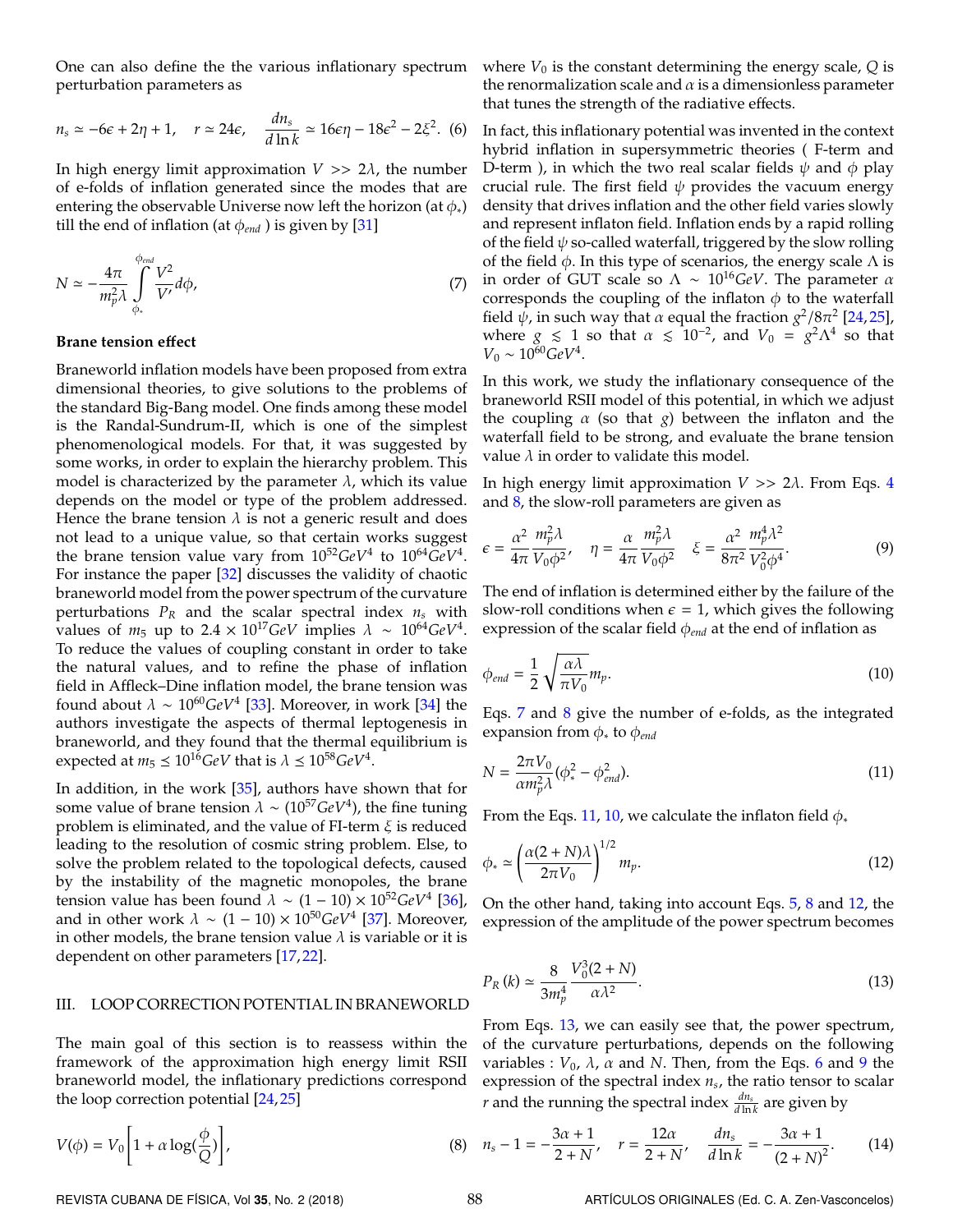One can be easily see from the above equation [14](#page-2-8) that the inflationary parameter values are dependent on the values of e-fold number *N* and the parameter α. However, we see that brane tension  $\lambda$  does not be appear in the expressions of the  $n_s$ ,  $r$  and  $\frac{dn_s}{d \ln(k)}$ , but is responsible for the appear of the parameter α.

One would conclude that the inflationary trajectory is not affected with brane tension which is far from being correct. In fact, if we look at the expression of the scalar curvature perturbation [13,](#page-2-5) we can plot the variation of the brane tension with respect of the other parameters adjust the value of *P<sup>R</sup>* (*k*). Furthermore its effect is altered in the calculation, since the standard expressions of the same potential is significantly different from what we have found: in the standard case  $n_s = 1 - \frac{1}{N}$ ,  $r \simeq \frac{4\alpha}{N}$ , where  $\alpha = g^2/8\pi^2$  (*g* ≤ 1) [\[24,](#page-4-22) [25\]](#page-4-23). In the last case, for the most frequent value of e-folds  $N = 50 - 60$ , the scalar curvature perturbation is  $n_s \geq 0.98$  and the ratio *r* is very small, so that the gravitational wave is negligible. These are constraints prevent this model to be a good candidate to drive inflation in the standard case.

Thus it is of great interest to adjust this situation, and look at braneworld context predictions. Keeping that in mind, we pursue the computation of the perturbation spectrum parameters in the brane world case.

# **Numerical results**

Firstly, we set the value of the number folding in themost commonly used value  $N = 50$ , and we fix it at  $V_0 = 10^{60} GeV^4$ to be in the order of Grand Unified Theories GUT so that  $V_0^{1/4}$  $\frac{d^{1/4}}{dt^{0}} = 10^{15} \text{GeV}$ , which is perfectly in agreement with the observations [\[19\]](#page-4-17). The by using the central value of the power spectrum  $P_R(k) \approx 2.13 \times 10^{-9}$ , we will look for the brane tension  $\lambda$  and the constant  $\alpha$ , to discuss the inflationary parameter values, in order to validate this model.

Let's begin by some values of  $\alpha$  : for  $\alpha = 0.005$  gives  $\lambda = 7 \times 10^{57}$ GeV<sup>4</sup>. If we set  $\alpha = 0.1$  we get  $\lambda = 2 \times 10^{57}$ GeV<sup>4</sup>. Then, if we take  $\alpha = 0.48$ , we get  $\lambda = 1 \times 10^{57} GeV^4$ . Focus now our attention on the values of the scalar curvature perturbation. Planck measurement indicate that it should be  $n_s \in [0.96 - 0.97]$ . This will implies that the parameter  $\alpha$  should be restricted to take any values in the following interval [0.18 − 0.35]. As a consequence the brane tension must be in the range  $\lambda \sim (2.8 - 3.2) \times 10^{57} GeV^4$ .

We can do more computation, by considering at the same time the obtained spectrum of the inflationary parameter (*n<sup>s</sup>* , *r* and  $\frac{dn_s}{d \ln k}$ ). Thus, for  $\alpha = 0.01$  gives  $n_s \approx 0.98$ ,  $r \approx 0.0023$  and  $\frac{dn_s}{d\ln k}$  ≈ −0.38×10<sup>-3</sup>. Then, if we take  $\alpha$  = 0.1 we get  $n_s$  ≈ 0.975,  $r \approx 0.023$  and  $\frac{dn_s}{d \ln k} \approx -0.48 \times 10^{-3}$ . Now, if we set  $\alpha = 0.4$ , we get:  $n_s \approx 0.957$ ,  $r \approx 0.093$  and  $\frac{dn_s}{d \ln k} \approx -0.82 \times 10^{-3}$ .

These different values of the parameter  $\alpha$  don't belong to the ranges that we determined above. Despite that fact, we have obtained tiny ratio of the scalar to tonsorial perturbation amplitude. This behavior is similar to that of some successfully developed models like the starobinsky model [\[38\]](#page-4-36). Apart from that, the scalar curvature perturbation is not consistent with Planck measurement. The central

value of the first inflationary parameter  $n_s \sim 0.965$  can be reproduced when the brane tension  $\lambda$  is near to  $10^{57}GeV^4$ , and  $\alpha = 0.27$ .

In the following, we plot the curves describing the relative variation of the perturbation spectrum parameters (*n<sup>s</sup>* , *r* and  $\frac{dn_s}{d\ln k}$ ).

<span id="page-3-0"></span>

Figure 1. The evolution of the r versus  $n_s$  for various values of  $\alpha$ .

Fig. [1](#page-3-0) shows that the variation of *r* versus the scalar spectral index *n<sup>s</sup>* , which behaves as a decreasing linear function with the variation of the coupling  $\alpha$ . The central value of the spectral index  $n_s \sim 0.96$  is reproduced when the coupling constant is about  $\alpha \sim 0.27$ . We can see also that the compatibility of the ratio *r* is realized with respect to the recent Planck data for  $0.005 < \alpha < 0.48$ .

<span id="page-3-1"></span>

Figure 2. The evolution of the  $\frac{dn_s}{d \ln k}$  versus  $n_s$  for various values of  $\alpha$ .

Fig. [2](#page-3-1) shows that the running of the scalar index  $\frac{dn_s}{d \ln k}$  is a increasing function with respect to *n<sup>s</sup>* . The central value of the scalar spectral index corresponds to  $\frac{dn_s}{d \ln k}$  = -0.00067. Also, the running takes the extremely weak values, which are widely consistent with recent observations.

To summarize this section, one can note that our computation is based on the addition the fraction term  $\frac{2\lambda}{V}$  in the expression